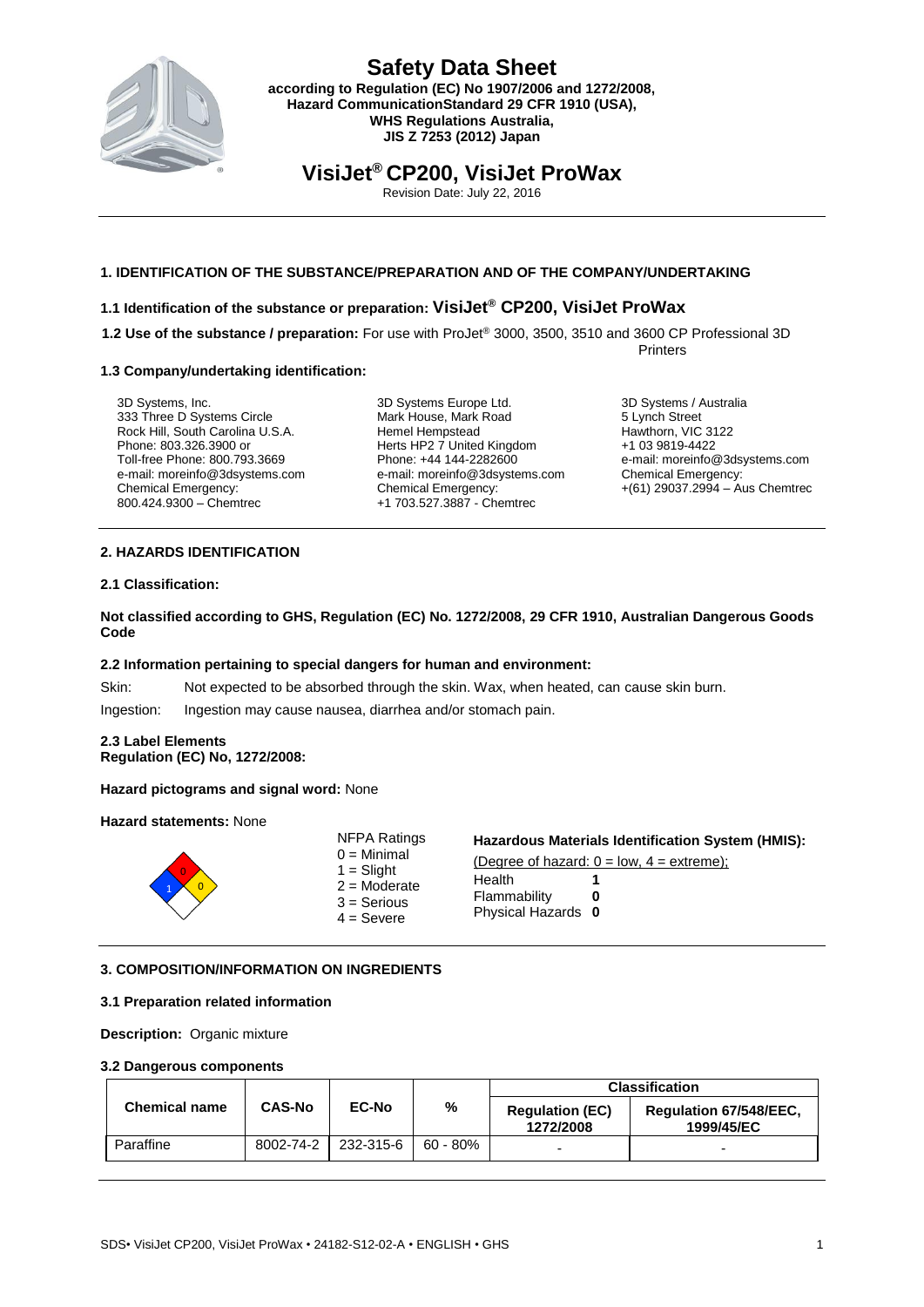

## **Safety Data Sheet according to Regulation (EC) No 1907/2006 and 1272/2008, Hazard CommunicationStandard 29 CFR 1910 (USA), WHS Regulations Australia, JIS Z 7253 (2012) Japan**

# **VisiJet® CP200, VisiJet ProWax**

Revision Date: July 22, 2016

## **4. FIRST AID MEASURES**

### **4.1 General information:**

**4.2 In case of inhalation:** Move affected person to fresh air. If respiratory irritation occurs, if breathing becomes difficult seek medical attention immediately.

**4.3 In case of skin contact:** If molten material gets on skin, cool rapidly with cold water. Do not attempt to peel material from skin. Use mineral oil to loosen the material. Seek medical attention for burns.

**4.4 In case of eye contact:** Immediately flush eyes with plenty of water for at least 15 minutes. Get medical attention if symptoms persist.

**4.5 In case of ingestion**: Ingestion is unlikely. If ingested, drink plenty of water and seek immediate medical attention. Do not induce vomiting.

#### **5. FIRE-FIGHTING MEASURES**

**5.1 Suitable extinguishing media:** Water mist, dry chemical, carbon dioxide, or appropriate foam.

**5.2 Extinguishing media which must not be used for safety reasons: -**

**5.3 Special exposure hazards arising from the substance or preparation itself, combustion products, resulting gases:** Thermal decomposition products can include CO2, CO and smoke.

**5.4 Special protective equipment for fire-fighters:** Use self-contained breathing apparatus. Use water spray to keep fire-exposed containers cool. Dust is not expected to be generated in the event of a fire.

## **6. ACCIDENTAL RELEASE MEASURES**

**6.1 Personal precautions:** Keep unnecessary personnel away. Wear appropriate protective equipment and clothing, including a ground strap, during clean up

**6.2 Environmental precautions:** Stop the flow of material, if this is without risk. Ventilate contaminated area. Eliminate sources of ignition. Avoid the generation of dusts during clean up.

**6.3 Methods for cleaning up**:. If material is molten, allow it to freeze before clean up. Scrape the material loose from the floor if necessary and vacuum or sweep the solid material into a closed container. Use internally and externally explosion-proof vacuum equipment with appropriate electrical classification per National Electrical Code, Article 502 or use non-sparking tools. Avoid the generation of dusts during clean up. Place material in an appropriate container for disposal.

#### **7. HANDLING AND STORAGE**

**7.1 Handling:** No special measures necessary in normal use of product.

**7.2 Storage:** Keep this material in a cool (<35 °C (95 °F)), dry, well-ventilated place.

#### **8. EXPOSURE CONTROLS / PERSONAL PROTECTION**

#### **8.1 Exposure limit values:**

General product information: No occupational exposure limits (PEL/TWA) have been established for this product.

#### **8.2 Exposure controls**

**Technical measures to prevent exposure:** Use local exhaust ventilation.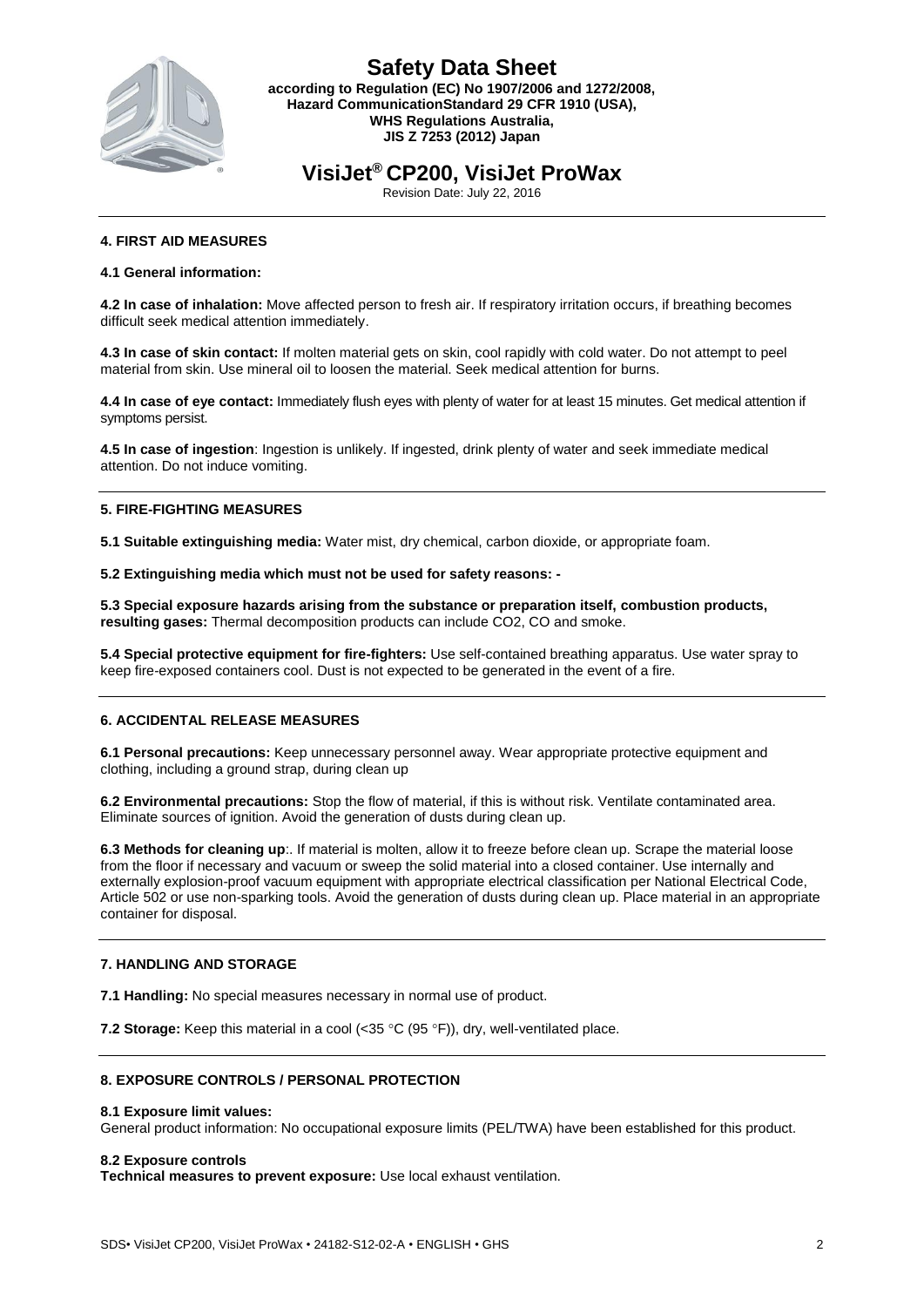

## **Safety Data Sheet**

**according to Regulation (EC) No 1907/2006 and 1272/2008, Hazard CommunicationStandard 29 CFR 1910 (USA), WHS Regulations Australia, JIS Z 7253 (2012) Japan**

## **VisiJet® CP200, VisiJet ProWax**

Revision Date: July 22, 2016

#### **Personal protection equipment:**

**Respiratory protection:** If ventilation cannot effectively keep vapor concentrations below established limits, appropriate certified organic vapor respiratory protection must be provided (e.g.3M 6001 organic vapor cartridge with half facepiece 3M 6000 or 3M 7000). **Hand protection:** Use impervious nitrile gloves. **Eye protection:** Wear chemical goggles **Body protection:** Use apron.

### **9. PHYSICAL AND CHEMICAL PROPERTIES**

#### **9.1 Appearance:**

**Physical state:** Solid **Colour**: Light blue **Odour:** Mild

#### **9.2 Important health, safety and environmental information**

**Safety relevant basic data**

| pH (20 °C):                        | ΝA                 |
|------------------------------------|--------------------|
| Melting point/range (°C):          | 60-70°C            |
| Boiling point/range (°C):          | ΝA                 |
| Flash point (°C):                  | 255°C (COC)        |
| Ignition temperature (°C):         | ΝA                 |
| Vapour pressure (°C):              | ΝA                 |
| Density (g/cm <sup>3</sup> ):      | 0.85-0.91          |
| Bulk density (kg/m <sup>3</sup> ): | ΝA                 |
| Water solubility (20°C in g/l):    | insoluble          |
| <b>Partition coefficient:</b>      | ΝA                 |
| n-Octanol/Water (log Po/w):        | ΝA                 |
| Viscosity, dynamic (mPa s):        | 13 $(80^{\circ}C)$ |
| Dust explosion hazard:             | ΝA                 |
| <b>Explosion limits:</b>           | <b>NA</b>          |
|                                    |                    |

#### **10. STABILITY AND REACTIVITY**

**10.1 Conditions to avoid: -**

**10.2 Materials to avoid:** Avoid strong oxidizing agents.

**10.3 Hazardous decomposition products:** Carbon dioxide, carbon monoxide and other toxic fumes can be released at high temperatures or upon burning.

## **11. TOXICOLOGICAL INFORMATION**

**11.1 Toxicokinetics, metabolism and distribution:** NA

**11.2 Acute effects (toxicity tests) Acute toxicity:** NA **Oral LD50:** NA **Irritant and corrosive effects:** NA **Irritation to respiratory tract:** NA **Sensitisation:** NA

**11.3 Experiences made in practice** Observations relevant to classification: - Other observations: -

#### **11.4 General remarks:**

Carcinogenicity: None of this product's components are listed by ACGIH, IARC, OSHA, NIOSH, or NTP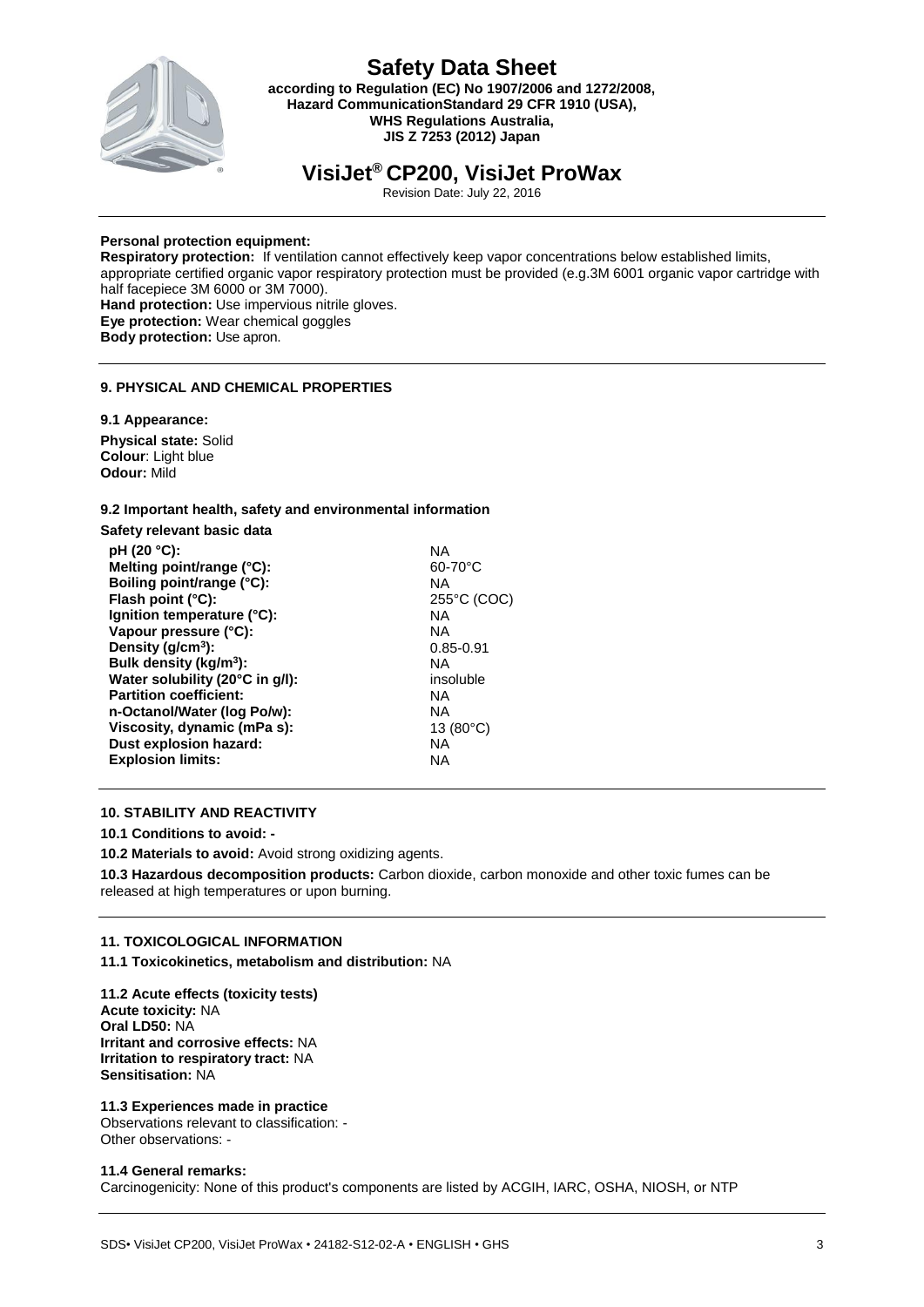

## **Safety Data Sheet according to Regulation (EC) No 1907/2006 and 1272/2008, Hazard CommunicationStandard 29 CFR 1910 (USA), WHS Regulations Australia, JIS Z 7253 (2012) Japan**

# **VisiJet® CP200, VisiJet ProWax**

Revision Date: July 22, 2016

### **12. Ecological information**

- **12.1 Ecotoxicity:** No ecotoxicity data are available for this product's components.
- **12.2 Mobility:** No information available for product.
- **12.3 Persistence and degradability:** No information available for product.
- **12.4 Results of PBT assessment:** No information available for product
- **12.5 Other adverse effects:** No information available for product

**12.6 Further ecological information:** The ecological assessment of this material is based on an evaluation of its components. This product is classified as not dangerous to the environment.

#### **13. DISPOSAL CONSIDERATIONS**

**13.1 Appropriate disposal / Product:** Avoid disposal. Attempt to utilize preparation completely. Prior to disposal of unused preparation, consult an approved waste disposal operative to ensure regulatory compliance.

#### **13.2 Waste codes / waste designations according to EWC / AVV:**

**13.3 Appropriate packaging:**

## **13.4 Additional information:**

## **14. TRANSPORT INFORMATION**

#### **14.1 Land transport (ADR/RID/GGVSE):** Not Regulated Official transport designation: Class: Classification Code: UN-No.: Packing group:

Hazard label: Tunnel restriction code: Special provisions:

## **14.2 Sea transport (IMDG-Code/GGVSee):** Not Regulated

Proper Shipping Name: Class: UN-No.: Packing group: EmS: Marine Pollutant: Special provisions:

## **14.3 Air transport (ICAO-IATA/DGR):** Not Regulated

Proper Shipping Name: Class: UN-No.: Packing group: Special provisions: